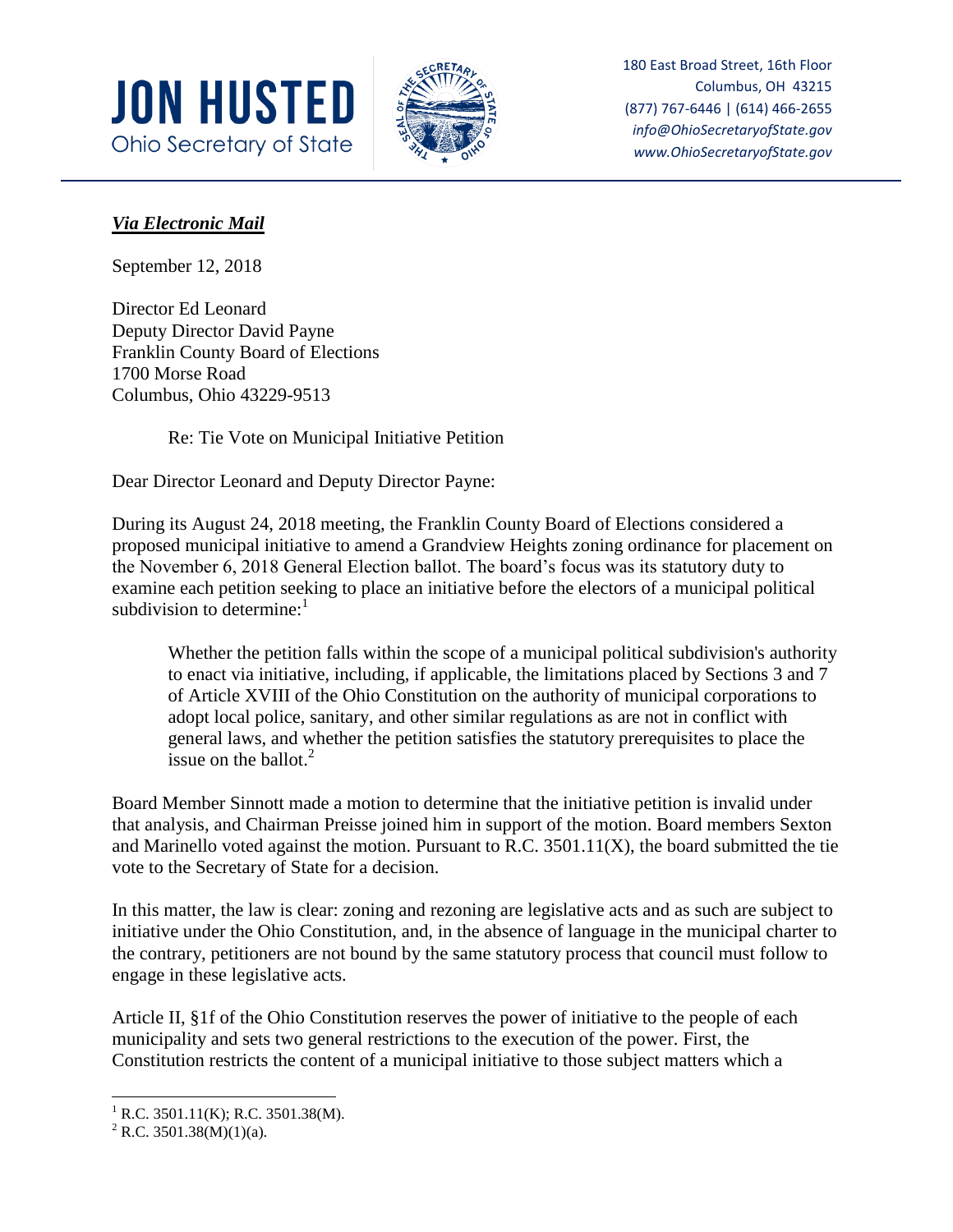municipality is authorized by law to control by legislative action. Second, the Constitution restricts the process of exercising the power of municipal initiative to those guidelines provided by  $law.<sup>3</sup>$ 

Section 8.2 of the Charter of the City of Grandview Heights contains substantially similar language. It reserves the power of initiative to the people of the city with the same general restrictions. The subject matter of the initiated proposal must be one the city is authorized to control by legislative action and the power of initiative must be exercised as provided in the processes laid out by state law.<sup>4</sup>

No party to this matter in controversy disagrees that the people of the City of Grandview Heights may execute the power of initiative. Instead, the reasons cited to invalidate the petition center on whether the proposed initiative complies with the restrictions to content and process that the Ohio Constitution and Grandview Heights Charter place on it. I will address each restriction separately.

Regarding the requirement that municipal initiative is only appropriate on "questions which such municipalities may now or hereafter be authorized by law to control by legislative action,"<sup>5</sup> Board Members Sinnott and Preisse argue that the Grandview Heights proposal falls outside the power of initiative because it seeks to address an administrative action, not a legislative one. They do not provide great detail as to why they believe it is administrative in nature. Board Members Sexton and Marinello believe that the subject of the proposed initiative is legislative in nature, because the initial passage of the zoning ordinance was a legislative act.

The Ohio Supreme Court has defined a legislative action as one "making a law" rather than one "executing or administering a law already in existence."<sup>6</sup> Specific to zoning-related proposals, the Ohio Supreme Court has held that an amendment to a zoning code is a legislative  $act.^7$  Here, the proposed initiative would amend the language of a current ordinance that sets the boundaries of the "Green Space Overlay District." The new language would change boundaries, establish setback distances, and restrict construction in certain areas.

 $\overline{\phantom{a}}$ 

 $3$  Ohio Constitution, Article II,  $$1f$ . "The initiative and referendum powers are hereby reserved to the people of each municipality on all questions which such municipalities may now or hereafter be authorized by law to control by legislative action; such powers shall be exercised in the manner now or hereafter provided by law."

<sup>&</sup>lt;sup>4</sup> Section 8.2, Initiative and Referendum, of the Charter of the city of Grandview Heights. "Initiative and referendum powers are hereby reserved to the people of the City on all questions which the City may be authorized by this Charter, by City ordinance or by State law to control by legislative action, and such powers shall be exercised in the manner prescribed by State law. No measure initiated by the people and adopted by popular vote shall be repealed by Council, or so amended by it as to destroy the effectiveness thereof, within two years after it takes effect."

<sup>&</sup>lt;sup>5</sup> Ohio Constitution, Article II, §1f.

<sup>6</sup> *Donnelly v. Fairview Park*, 13 Ohio St.2d 1 (1968).

<sup>7</sup> See, *State ex rel. Hazel v. Cuyahoga Cty. Bd. Of Elections*, 80 Ohio St.3d 165 (1997), citing *State ex rel. Zonders v. Delaware Cty. Bd. Of Elections*, 69 Ohio St.3d 5 (1994): "Generally, the adoption of a zoning amendment, like the enactment of the original zoning ordinance, is a legislative act which is subject to referendum."